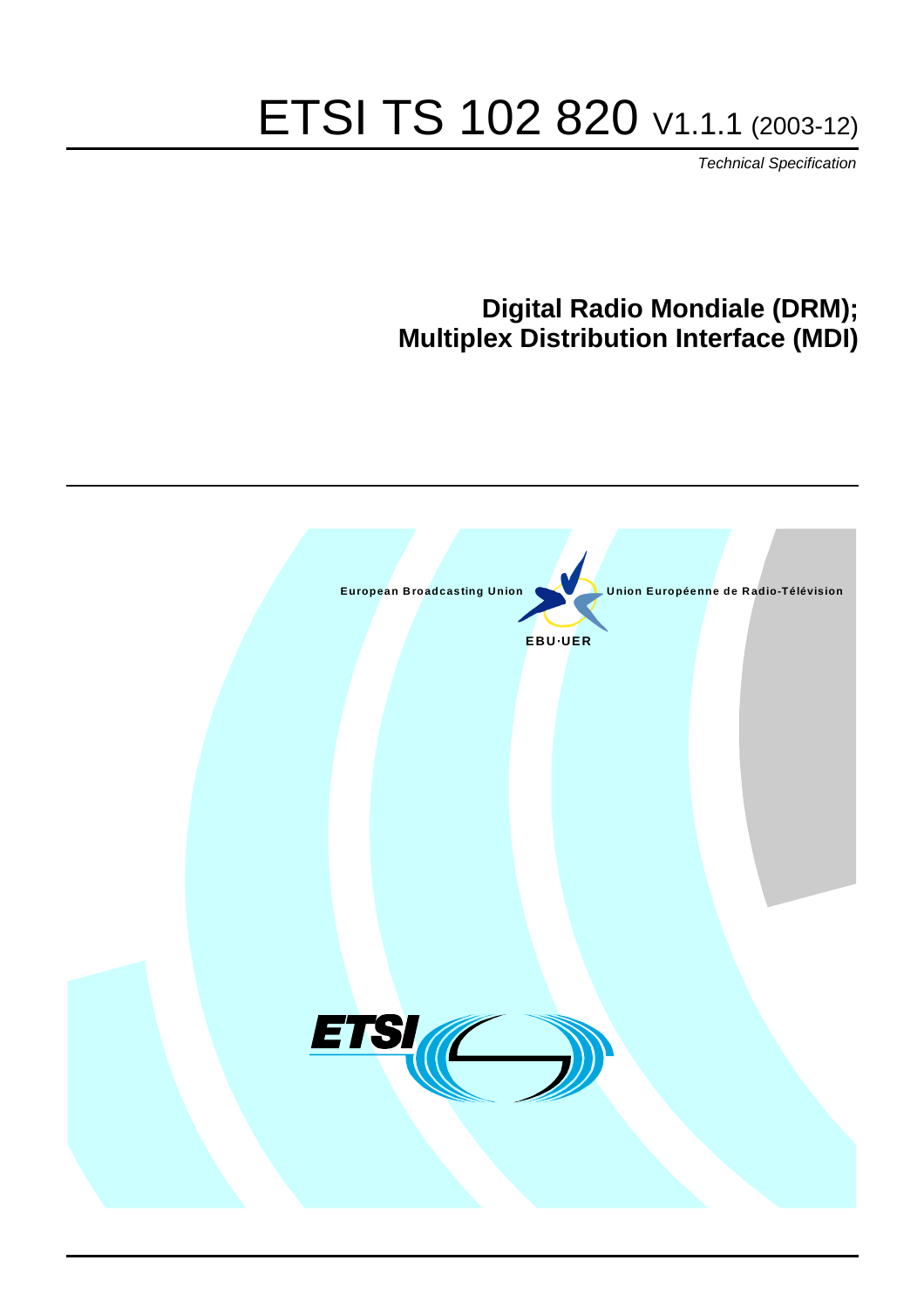Reference DTS/JTC-DRM-04

Keywords broadcasting, digital, DRM, MUX, radio

#### **ETSI**

#### 650 Route des Lucioles F-06921 Sophia Antipolis Cedex - FRANCE

Tel.: +33 4 92 94 42 00 Fax: +33 4 93 65 47 16

Siret N° 348 623 562 00017 - NAF 742 C Association à but non lucratif enregistrée à la Sous-Préfecture de Grasse (06) N° 7803/88

#### **Important notice**

Individual copies of the present document can be downloaded from: [http://www.etsi.org](http://www.etsi.org/)

The present document may be made available in more than one electronic version or in print. In any case of existing or perceived difference in contents between such versions, the reference version is the Portable Document Format (PDF). In case of dispute, the reference shall be the printing on ETSI printers of the PDF version kept on a specific network drive within ETSI Secretariat.

Users of the present document should be aware that the document may be subject to revision or change of status. Information on the current status of this and other ETSI documents is available at <http://portal.etsi.org/tb/status/status.asp>

> If you find errors in the present document, send your comment to: [editor@etsi.org](mailto:editor@etsi.org)

#### **Copyright Notification**

No part may be reproduced except as authorized by written permission. The copyright and the foregoing restriction extend to reproduction in all media.

> © European Telecommunications Standards Institute 2003. © European Broadcasting Union 2003. All rights reserved.

**DECT**TM, **PLUGTESTS**TM and **UMTS**TM are Trade Marks of ETSI registered for the benefit of its Members. **TIPHON**TM and the **TIPHON logo** are Trade Marks currently being registered by ETSI for the benefit of its Members. **3GPP**TM is a Trade Mark of ETSI registered for the benefit of its Members and of the 3GPP Organizational Partners.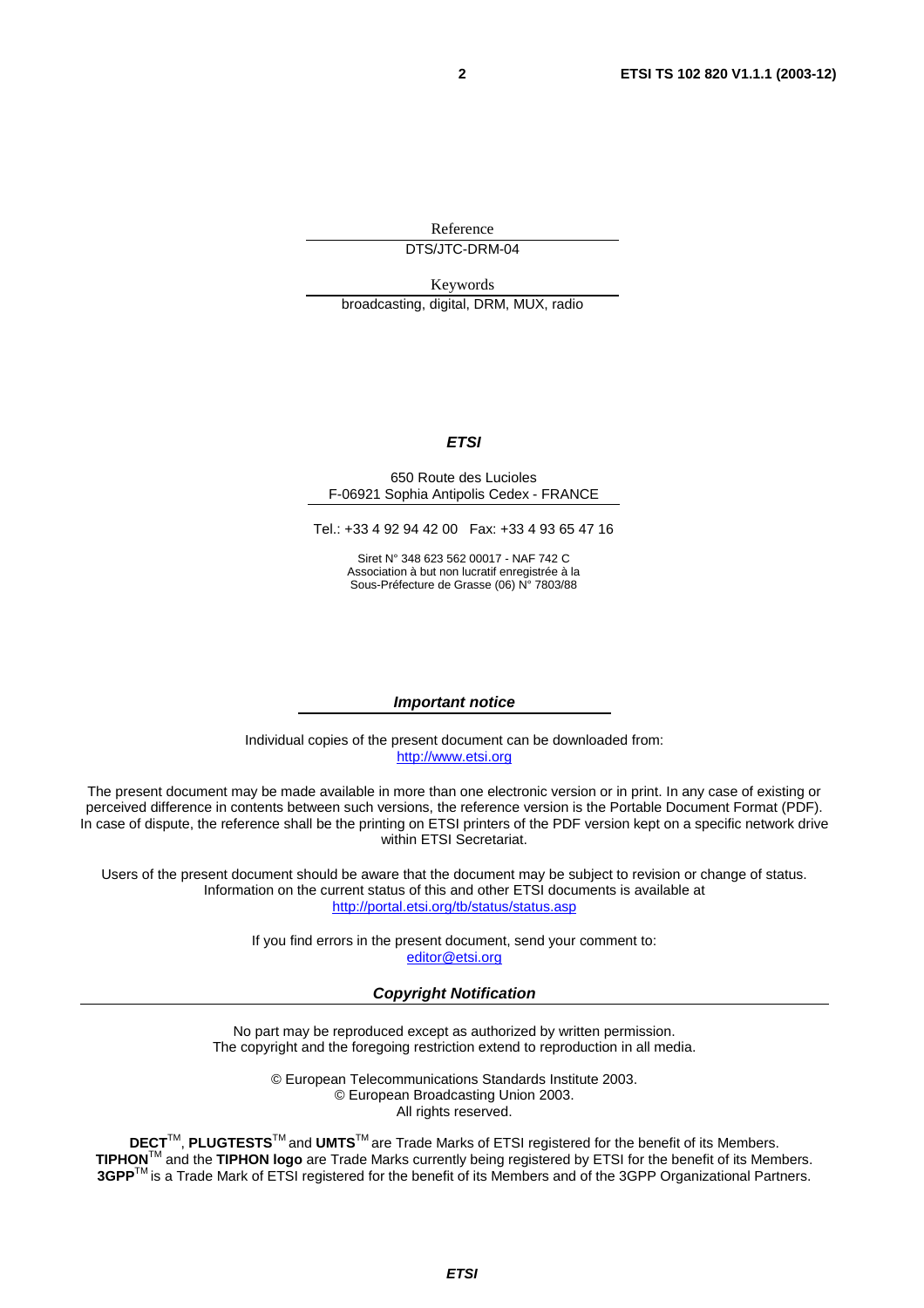# Contents

| 1     |                               |  |  |  |  |  |  |  |  |
|-------|-------------------------------|--|--|--|--|--|--|--|--|
| 2     |                               |  |  |  |  |  |  |  |  |
| 3     |                               |  |  |  |  |  |  |  |  |
| 3.1   |                               |  |  |  |  |  |  |  |  |
| 3.2   |                               |  |  |  |  |  |  |  |  |
| 3.3   |                               |  |  |  |  |  |  |  |  |
| 3.4   |                               |  |  |  |  |  |  |  |  |
| 4     |                               |  |  |  |  |  |  |  |  |
| 4.1   |                               |  |  |  |  |  |  |  |  |
| 4.2   |                               |  |  |  |  |  |  |  |  |
| 4.2.1 |                               |  |  |  |  |  |  |  |  |
| 5     |                               |  |  |  |  |  |  |  |  |
| 5.1   |                               |  |  |  |  |  |  |  |  |
| 5.1.1 |                               |  |  |  |  |  |  |  |  |
| 5.1.2 |                               |  |  |  |  |  |  |  |  |
| 5.1.3 |                               |  |  |  |  |  |  |  |  |
| 5.1.4 |                               |  |  |  |  |  |  |  |  |
| 5.1.5 |                               |  |  |  |  |  |  |  |  |
| 5.1.6 |                               |  |  |  |  |  |  |  |  |
| 5.1.7 |                               |  |  |  |  |  |  |  |  |
| 5.2   |                               |  |  |  |  |  |  |  |  |
| 5.2.1 |                               |  |  |  |  |  |  |  |  |
| 5.2.2 |                               |  |  |  |  |  |  |  |  |
| 5.3   |                               |  |  |  |  |  |  |  |  |
|       | <b>Annex A (informative):</b> |  |  |  |  |  |  |  |  |
|       | <b>Annex B (informative):</b> |  |  |  |  |  |  |  |  |
| B.1   |                               |  |  |  |  |  |  |  |  |
| B.2   |                               |  |  |  |  |  |  |  |  |
|       | <b>Annex C</b> (normative):   |  |  |  |  |  |  |  |  |
|       |                               |  |  |  |  |  |  |  |  |
|       |                               |  |  |  |  |  |  |  |  |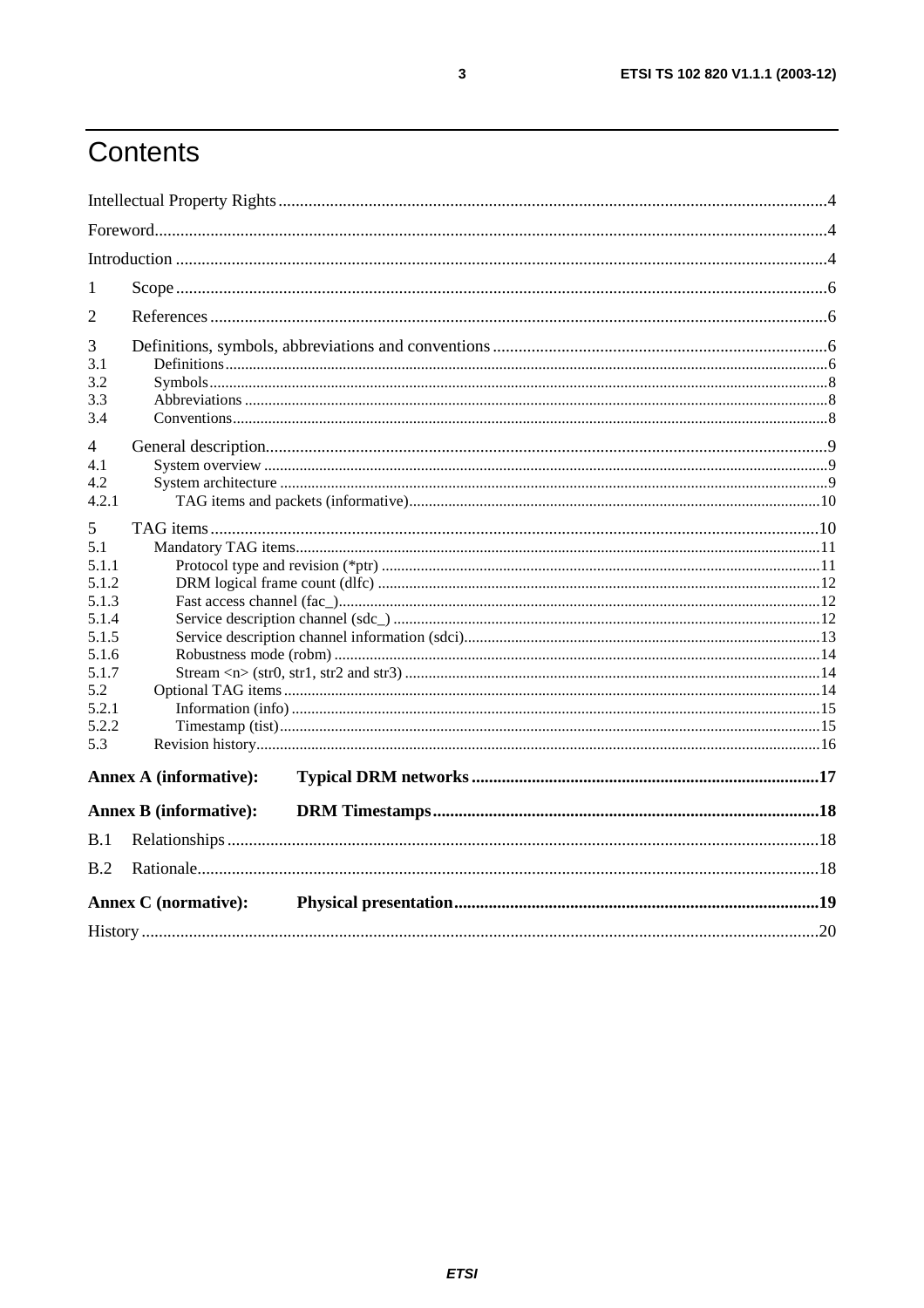IPRs essential or potentially essential to the present document may have been declared to ETSI. The information pertaining to these essential IPRs, if any, is publicly available for **ETSI members and non-members**, and can be found in ETSI SR 000 314: *"Intellectual Property Rights (IPRs); Essential, or potentially Essential, IPRs notified to ETSI in respect of ETSI standards"*, which is available from the ETSI Secretariat. Latest updates are available on the ETSI Web server ([http://webapp.etsi.org/IPR/home.asp\)](http://webapp.etsi.org/IPR/home.asp).

Pursuant to the ETSI IPR Policy, no investigation, including IPR searches, has been carried out by ETSI. No guarantee can be given as to the existence of other IPRs not referenced in ETSI SR 000 314 (or the updates on the ETSI Web server) which are, or may be, or may become, essential to the present document.

## Foreword

This Technical Specification (TS) has been produced by Joint Technical Committee (JTC) Broadcast of the European Broadcasting Union (EBU), Comité Européen de Normalisation ELECtrotechnique (CENELEC) and the European Telecommunications Standards Institute (ETSI).

NOTE: The EBU/ETSI JTC Broadcast was established in 1990 to co-ordinate the drafting of standards in the specific field of broadcasting and related fields. Since 1995 the JTC Broadcast became a tripartite body by including in the Memorandum of Understanding also CENELEC, which is responsible for the standardization of radio and television receivers. The EBU is a professional association of broadcasting organizations whose work includes the co-ordination of its members' activities in the technical, legal, programme-making and programme-exchange domains. The EBU has active members in about 60 countries in the European broadcasting area; its headquarters is in Geneva.

European Broadcasting Union CH-1218 GRAND SACONNEX (Geneva) Switzerland Tel: +41 22 717 21 11 Fax: +41 22 717 24 81

# Introduction

The frequency bands used for broadcasting below 30 MHz are:

- Low frequency (LF) band from 148,5 kHz to 283,5 kHz, in ITU Region 1 [1] only;
- Medium frequency (MF) band from 526,5 kHz to 1 606,5 kHz, in ITU Regions 1 [1] and 3 [1] and from 525 kHz to 1 705 kHz in ITU Region 2 [1];
- High frequency (HF) bands a set of individual broadcasting bands in the frequency range 2,3 MHz to 27 MHz, generally available on a Worldwide basis.

These bands offer unique propagation capabilities that permit the achievement of:

- Large coverage areas, whose size and location may be dependent upon the time of day, season of the year or period in the (approximately) 11 year sunspot cycle;
- Portable and mobile reception with relatively little impairment caused by the environment surrounding the receiver.

There is thus a desire to continue broadcasting in these bands, perhaps especially in the case of international broadcasting where the HF bands offer the only reception possibilities which do not also involve the use of local repeater stations.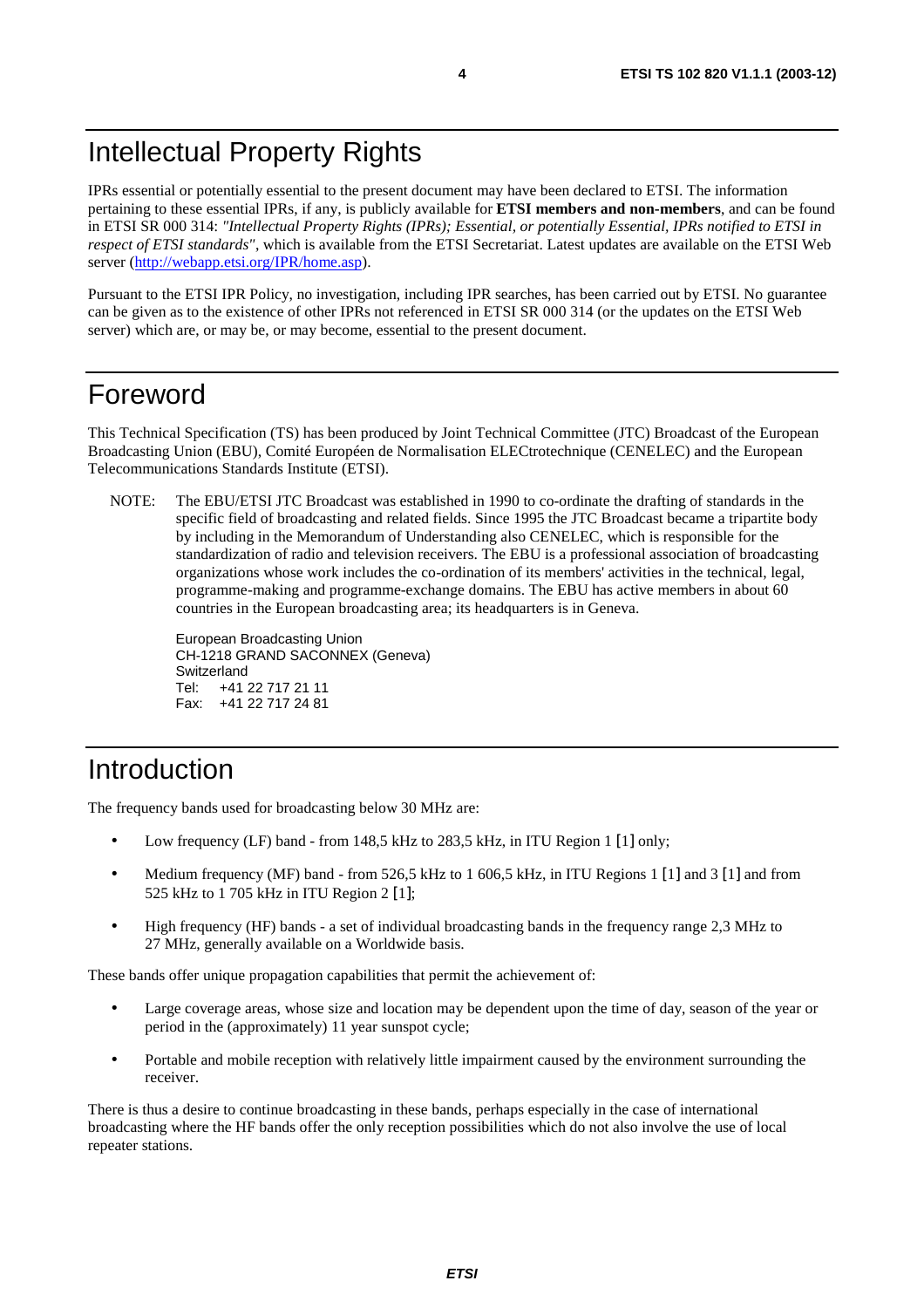However, broadcasting services in these bands:

- use analogue techniques;
- are subject to limited quality;
- are subject to considerable interference as a result of the long-distance propagation mechanisms which prevail in this part of the frequency spectrum and the large number of users.

As a direct result of the above considerations, there is a desire to effect a transfer to digital transmission and reception techniques in order to provide the increase in quality which is needed to retain listeners who, increasingly, have a wide variety of other programme reception media possibilities, usually already offering higher quality and reliability.

In order to meet the need for a digital transmission system suitable for use in all of the bands below 30 MHz, the Digital Radio Mondiale (DRM) consortium was formed in early 1998. The DRM consortium is a non-profit making body which seeks to develop and promote the use of the DRM system worldwide. Its members include broadcasters, network providers, receiver and transmitter manufacturers and research institutes. More information is available from their website ([http://www.drm.org/\)](http://www.drm.org/).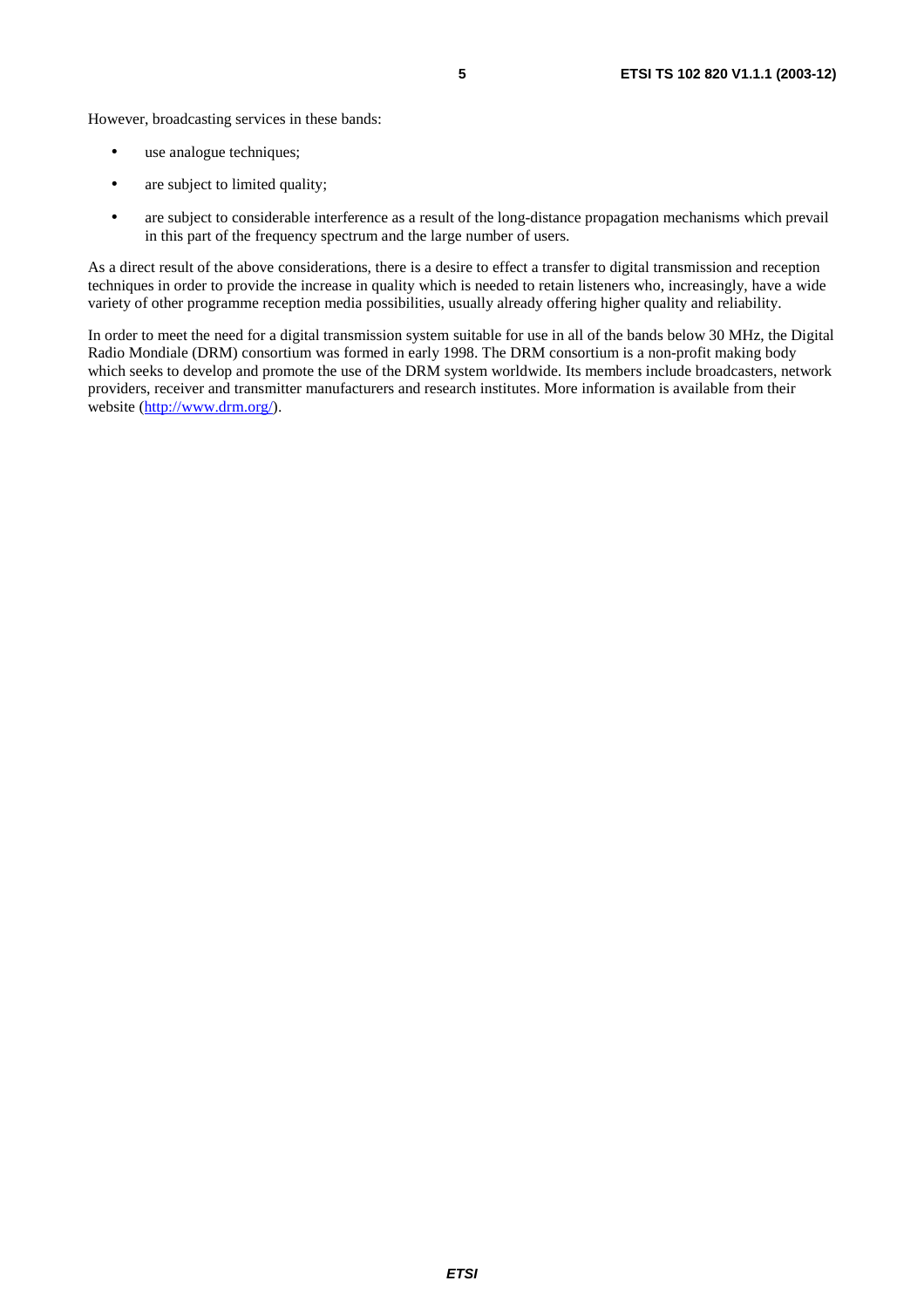### 1 Scope

The present document gives the specification for the link between a Digital Radio Mondiale (DRM) Multiplexer and a DRM Modulator.

# 2 References

The following documents contain provisions which, through reference in this text, constitute provisions of the present document.

- References are either specific (identified by date of publication and/or edition number or version number) or non-specific.
- For a specific reference, subsequent revisions do not apply.
- For a non-specific reference, the latest version applies.

Referenced documents which are not found to be publicly available in the expected location might be found at <http://docbox.etsi.org/Reference>.

[1] ETSI ES 201 980: "Digital Radio Mondiale (DRM); System Specification".

NOTE: Clause numbers, where quoted, refer to ES 201 980 (V1.2.2).

- [2] ETSI TS 102 821: "Digital Radio Mondiale (DRM); Distribution and Communications Protocol (DCP)".
- [3] ISO/IEC 10646: "Information technology Universal Multiple-Octet Coded Character Set (UCS)".

# 3 Definitions, symbols, abbreviations and conventions

### 3.1 Definitions

For the purposes of the present document, the following terms and definitions apply:

**Alternative Frequency Switching (AFS):** feature of the DRM multiplex which allows receivers to automatically re-tune to a frequency offering more reliable reception without a break in the decoded audio

**byte:** collection of 8-bits

**Distribution and Communication Protocol (DCP):** transport layer communications protocol providing fragmentation, addressing and/or reliable data transmission over errored channels using a Reed Solomon code to provide Forward Error Correction (FEC)

**Fast Access Channel (FAC):** channel of the multiplex data stream that contains the information that is necessary to find services and begin to decode the multiplex

**Greenwich Mean Time (GMT):** historically the standard time for all international applications, now superseded by UTC

**Global Position System (GPS):** a constellation of satellites providing accurate time and position information to receivers

**GPS Time:** time signal broadcast by the GPS satellites using an epoch of January 6th 1980 with no leap seconds and a 'week number' (actually a modulo-604 800 seconds number) that wraps every 1 024 weeks (approximately 19,7 years)

**logical frame:** contains data of one stream during 400 ms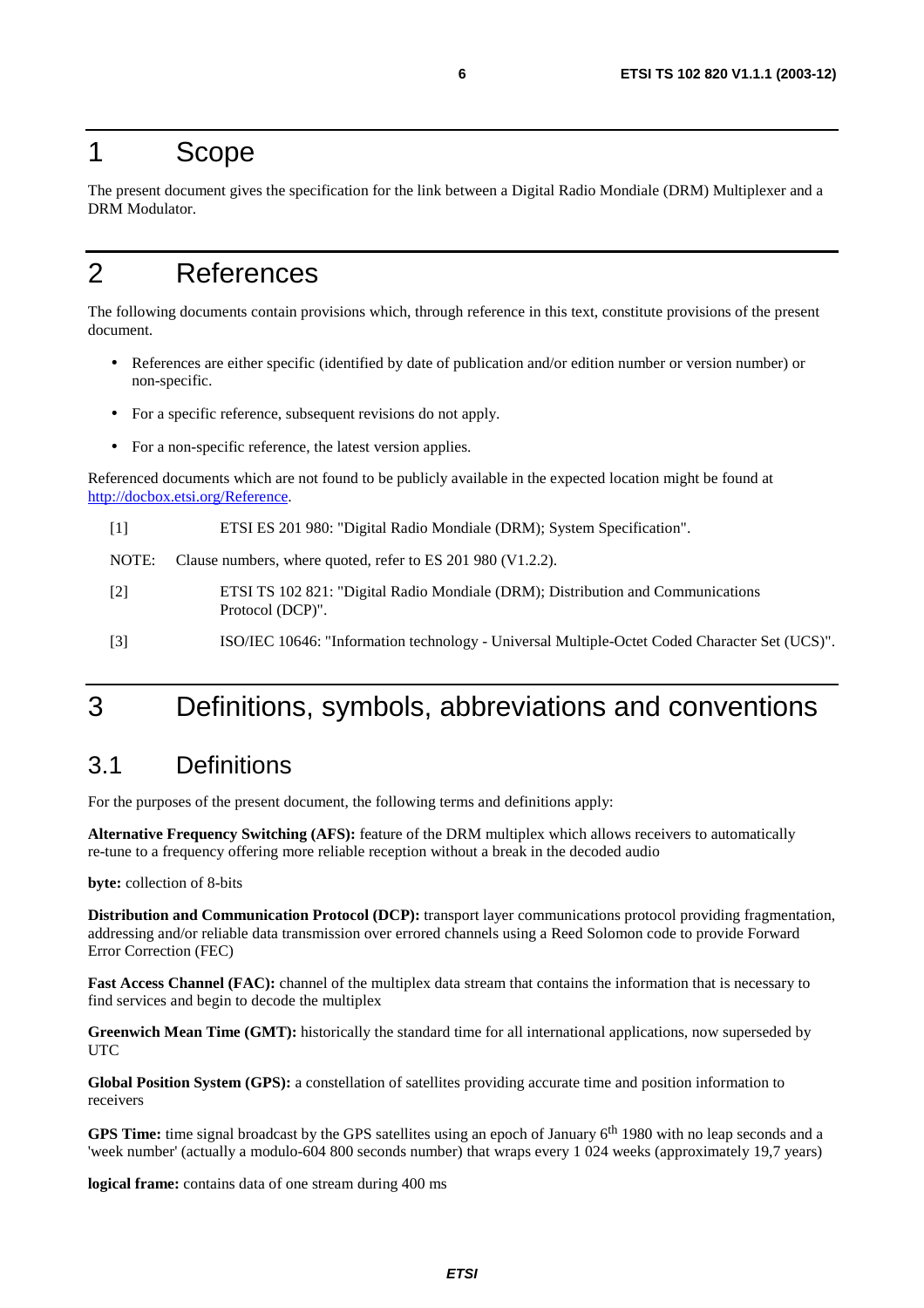**multiplex frame:** logical frames from all streams form a multiplex frame (duration of 400 ms). It is the relevant basis for coding and interleaving

**Main Service Channel (MSC):** channel of the multiplex data stream which occupies the major part of the transmission frame and which carries all the digital audio services, together with possible supporting and additional data services

**MDI Packet: A TAG:** packet containing those TAG Items as defined in TS 102 820

**Modified Julian Date (MJD):** date format based on the number of days since midnight GMT on 17<sup>th</sup> November 1858 AD

NOTE: Time can be represented as a fraction of a day, however as MJD is subject to leap seconds, the fractional part corresponding to an SI second is of variable size and hence complex to implement in a fixed width bit-field.

**Multi-Frequency Network (MFN):** network of transmitters serving a large geographic area using different radio frequencies to achieve improved reliability of reception

NOTE: The transmitters may not be synchronized in time, and so the AFS feature of DRM may not operate correctly.

**Service Description Channel (SDC):** channel within the multiplex data stream that gives information necessary to decode the services included in the multiplex

NOTE: The SDC also provides additional information to enable a receiver to find alternate sources of the same data.

**Single Frequency Network (SFN):** network of transmitters sharing the same radio frequency to cover a large area

**Synchronized Multi-Frequency Network (SMFN):** network of transmitters serving a large geographic area using different radio frequencies to achieve improved reliability of reception

- NOTE: The transmitters are synchronized in time to allow the AFS feature of the transmitted signal to operate correctly.
- **TAG Item:** DCP elemental type combining in a single logical data the name, length and value of the data
- **TAG Name:** name field within an individual TAG Item used to identify an individual piece of information

**TAG Packet:** collection of TAG Items with a header carrying a cohesive and self-contained block of data

**TAG Value:** the payload of a TAG Item

**International Atomic Time (literally Temps Atomique International) (TAI):** time format counting in standard SI seconds

NOTE: TAI and GPS Time have a constant offset of 19 s.

**transmission frame:** number of consecutive OFDM symbols (duration of 400 ms), wherein the first OFDM symbol contains the frame synchronization cells

**transmission super-frame:** three consecutive transmission frames (duration of 1200 ms), wherein the first OFDM symbols contain the SDC block

**Coordinated Universal Time (literally Universel Temps Coordonné) (UTC):** time format counting in standard SI seconds with periodic adjustments made by the addition (or removal) of leap seconds to keep the difference between UTC and Astronomical Time less than  $\pm 0.9$  s

NOTE: TAI and UTC were defined as having an initial offset of 10 s on January 1<sup>st</sup> 1972 (TAI prior to this date had a variable fractional offset to UTC as the two times did not use the same definition of the second). As at  $25<sup>th</sup>$  February 2003 there have been 22 leap seconds, all positive, making TAI=UTC+32.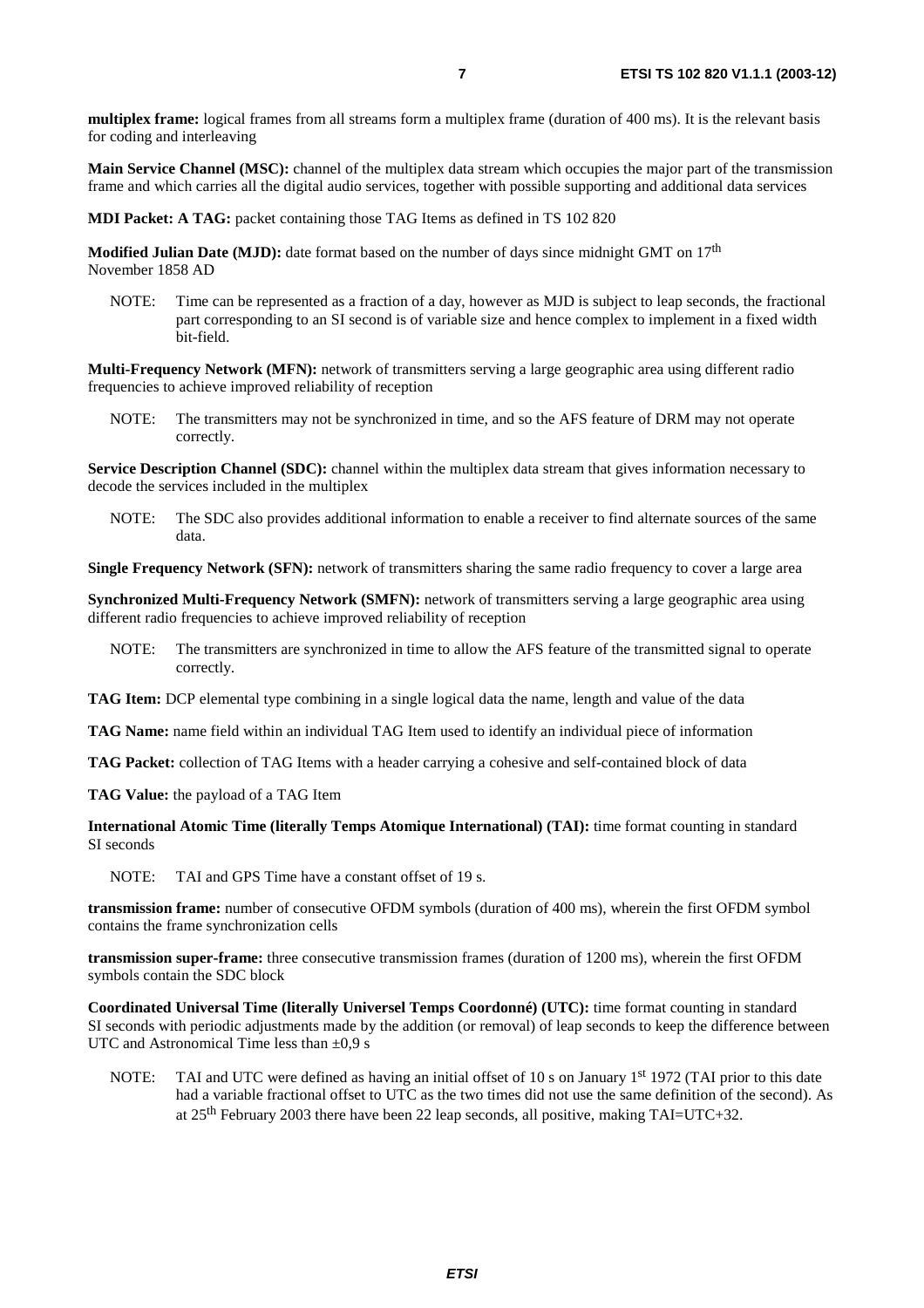### 3.2 Symbols

For the purposes of the present document, the following symbols apply:

 $N_x$  The value 'N' is expressed in radix 'x'. The radix of 'x' shall be decimal, thus  $2A_{16}$  is the hexadecimal representation of the decimal number 42.

### 3.3 Abbreviations

For the purposes of the present document, the following abbreviations apply:

| AFS             | <b>Alternative Frequency Switching</b>                   |
|-----------------|----------------------------------------------------------|
| <b>BOOTP</b>    | <b>BOOT</b> Protocol                                     |
| <b>CRC</b>      | <b>Cyclic Redundancy Check</b>                           |
| <b>DCP</b>      | <b>Distribution and Communication Protocol</b>           |
| <b>DHCP</b>     | <b>Dynamic Host Configuration Protocol</b>               |
| <b>DRM</b>      | Digital Radio Mondiale                                   |
| <b>FAC</b>      | <b>Fast Access Channel</b>                               |
| <b>FEC</b>      | <b>Forward Error Correction</b>                          |
| <b>GMT</b>      | Greenwich Mean Time                                      |
| <b>GPS</b>      | Global Positioning System                                |
| IP              | <b>Internet Protocol</b>                                 |
| <b>ISO</b>      | International Organization for Standardization           |
| LS <sub>b</sub> | Least Significant bit                                    |
| <b>LSB</b>      | Least Significant Byte                                   |
| MDI             | Multiplex Distribution Interface                         |
| <b>MFN</b>      | Multi-Frequency Network                                  |
| <b>MJD</b>      | <b>Modified Julian Date</b>                              |
| MSb             | Most Significant bit                                     |
| <b>MSB</b>      | <b>Most Significant Byte</b>                             |
| <b>MSC</b>      | Main Service Channel                                     |
| <b>OFDM</b>     | <b>Orthogonal Frequency Division Multiplexing</b>        |
| RF              | Radio Frequency                                          |
| rfu             | reserved for future use                                  |
| <b>SDC</b>      | <b>Service Description Channel</b>                       |
| <b>SFN</b>      | <b>Single Frequency Network</b>                          |
| <b>SMFN</b>     | Synchronized Multi-Frequency Network                     |
| TAI             | International Atomic Time (Temps Atomique International) |
| <b>UDP</b>      | User Datagram Protocol                                   |
| <b>UTC</b>      | Co-ordinated Universal Time (Universel Temps Coordonnée) |

### 3.4 Conventions

The order of bits and bytes within each description shall use the following notation unless otherwise stated:

- in figures, the bit or byte shown in the left hand position is considered to be first;
- in tables, the bit or byte shown in the left hand position is considered to be first;
- in byte fields, the Most Significant bit (MSb) is considered to be first and denoted by the higher number. For example, the MSb of a single byte is denoted " $b_7$ " and the Least Significant bit (LSb) is denoted " $b_0$ ";
- in vectors (mathematical expressions), the bit with the lowest index is considered to be first.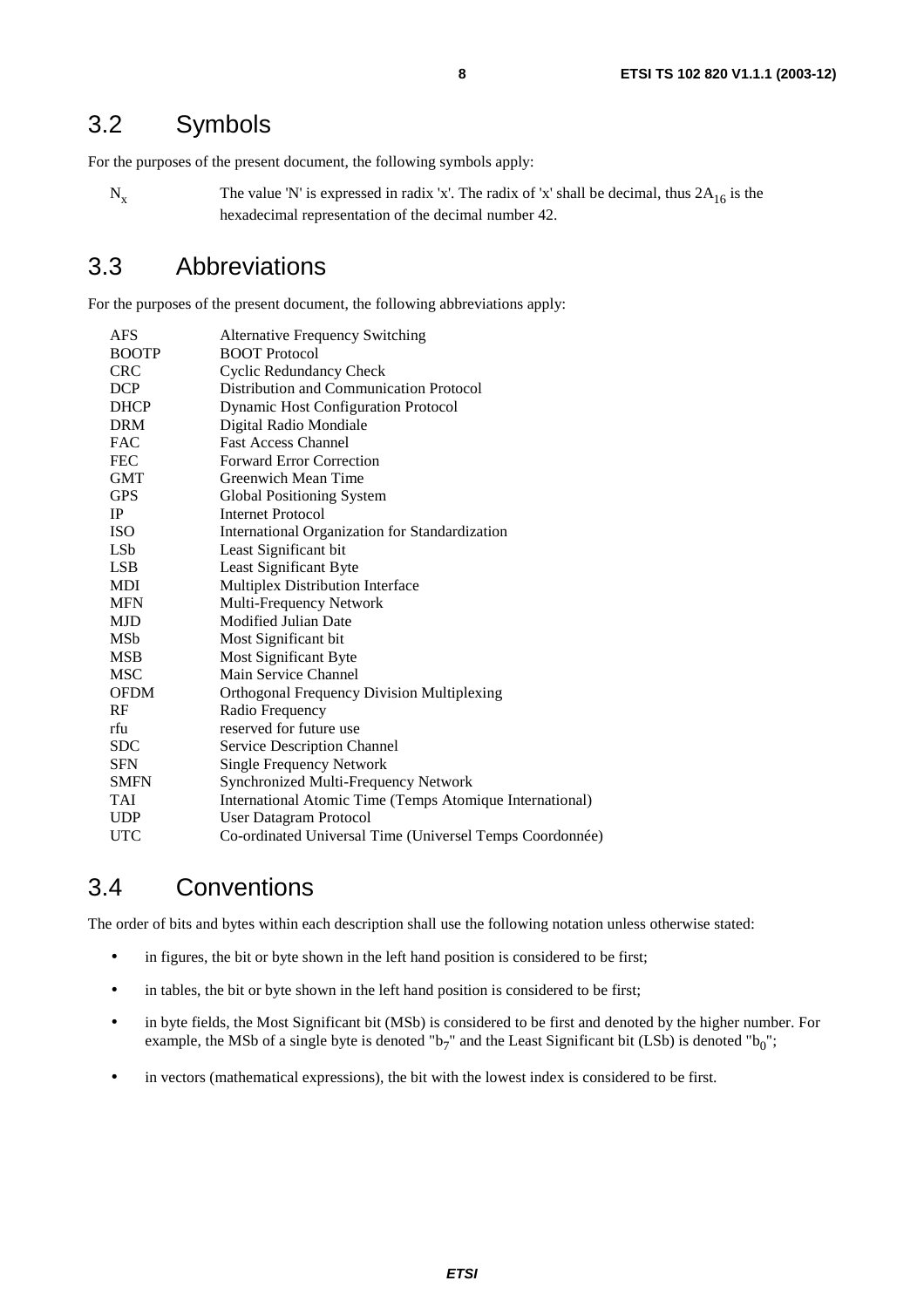# 4 General description

### 4.1 System overview

The Multiplex Distribution Interface carries the description of a complete DRM Multiplex from the equipment generating the data (the DRM Multiplex Generator) to the DRM Modulator in such a way that reliable networks of transmitters (MFN, SMFN and SFN) can be constructed. Typically the DRM Multiplex Generator will be sited at the studio centre, although some systems may locate it at the transmitter or at a third-party multiplex provider. The DRM Modulator will almost invariably be located at the transmitter site, and in many networks, several such sites will combine to form a comprehensive network using one or more RF channels.

# 4.2 System architecture

The protocol stack provided by the Distribution and Communication Protocols (TS 102 821 [2]) is described in figure 1. As can be seen, the Multiplex Distribution Interface as described in the present document builds upon the DCP stack, defining the TAG Items to be used and the format of the data carried. The result is a collection of TAG Items which can be carried in a single TAG packet and which together contain all the data necessary for the DRM Modulator to produce one logical frame (400 ms) of output. When carrying TAG Items conforming to the present document, aTAG Packet is known as an MDI Packet.



**Figure 1: MDI and DCP protocol stack**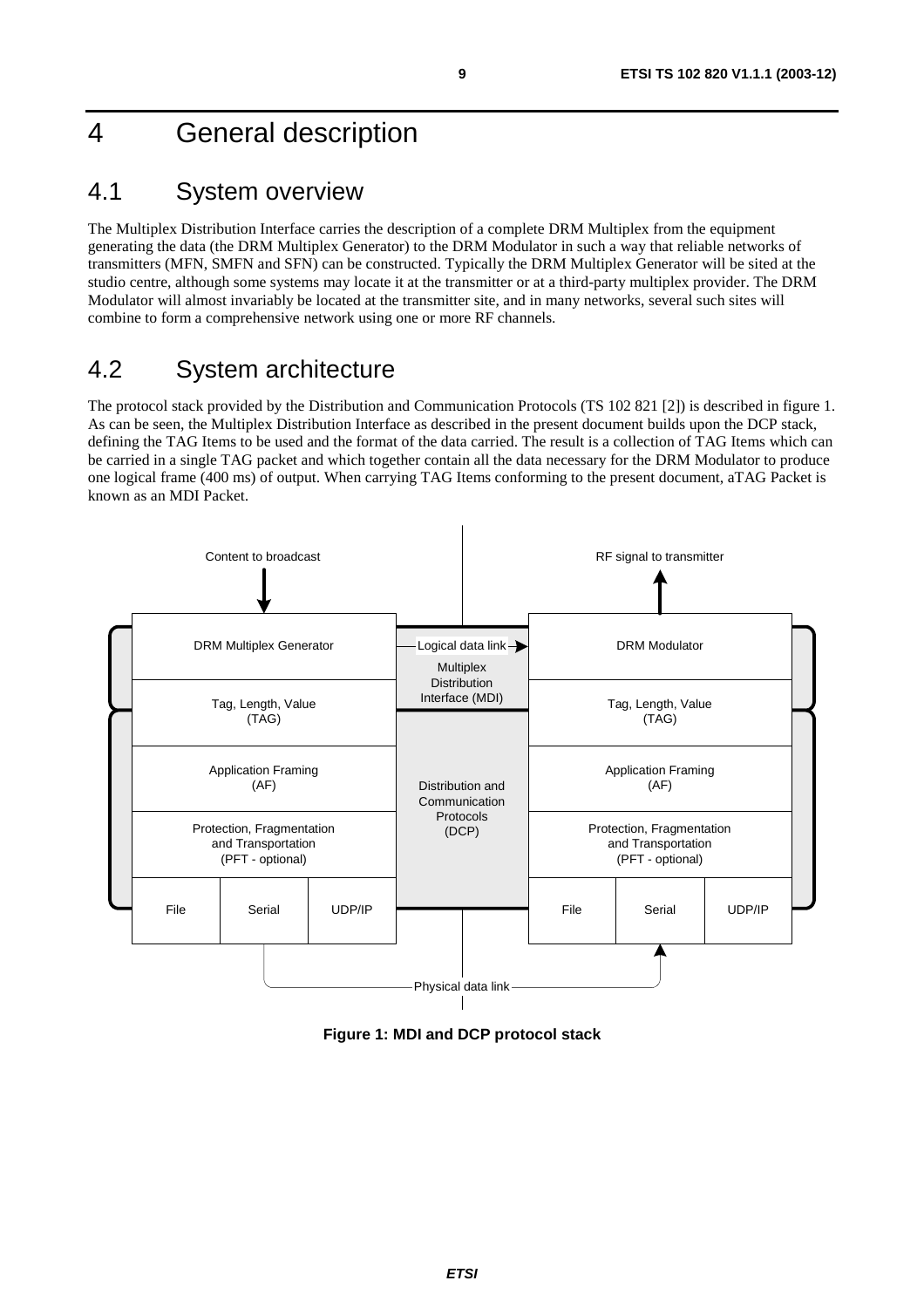### 4.2.1 TAG items and packets (informative)

For ease of reference, the basic structure of a TAG Packet and the TAG Items it contains is described in figure 2. The normative definition is contained in TS 102 821 [2].



**Figure 2: TAG Packets and TAG Item overview** 

5 TAG items

Each MDI Packet consists of a number of TAG Items where each TAG Item carries a single piece of information. When combined, the TAG Items present in one MDI Packet completely describe one DRM logical frame of 400 ms. Upon reception of an MDI Packet, one DRM transmission frame may be produced, or in combination with two other consecutive MDI Packets (as defined by the "dlfc" TAG item, see clause 5.1.2), a DRM transmission super-frame may be produced. DRM Modulators will typically operate in the latter mode, while other equipment may use either mode (or any other unmentioned mode) as appropriate to the application.

Within a single MDI Packet, each TAG Name shall be unique. No TAG Name may occur multiple times within a single MDI Packet.

Mandatory TAG Items must be supported by every MDI implementation, although not every Mandatory TAG Item will appear in every MDI Packet unless stated in the descriptions below.

The MDI also defines additional TAG Items which may be supported by some implementations - these are known as optional TAG Items and extend the basic MDI implementation. These TAG Items should be ignored without error by equipment not supporting the appropriate feature(s).

Additional proprietary TAG Items may be supported by individual implementations but do not form part of the MDI specification and should be ignored without error by equipment not recognizing the TAG Name. No MDI conformant equipment shall produce or require any additional information other than as described in this specification in order to work according to the DRM System Specification (ES 201 980 [1]).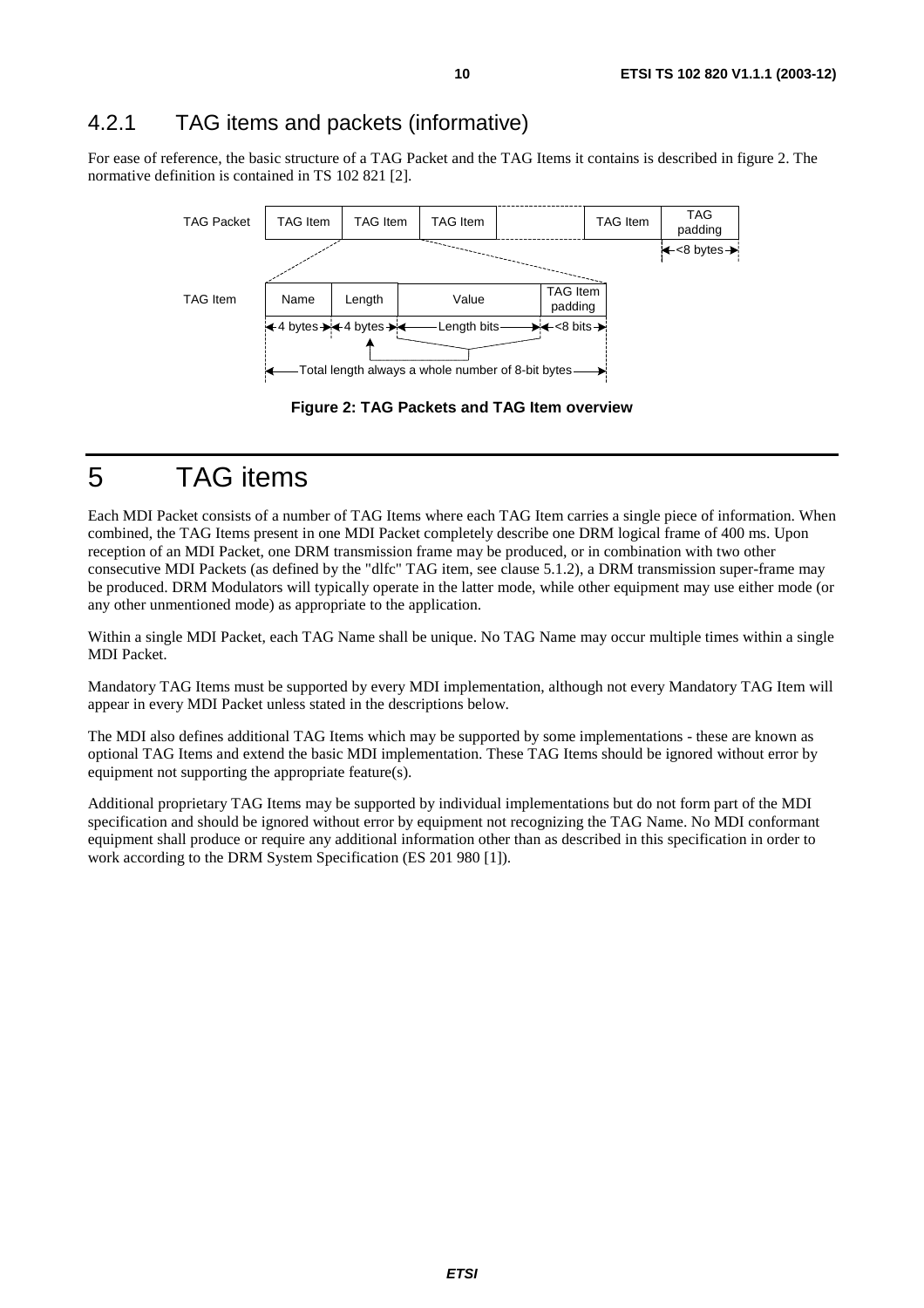# 5.1 Mandatory TAG items

Every DRM MDI implementation shall support the following TAG items.

#### **Table 1: Mandatory TAG items**

| <b>TAG Name</b><br>(ASCII) | <b>TAG Length</b><br>(bits)                                          | <b>TAG Value</b>                                                                                                                                                                                                      |
|----------------------------|----------------------------------------------------------------------|-----------------------------------------------------------------------------------------------------------------------------------------------------------------------------------------------------------------------|
| *ptr                       | 64                                                                   | Control TAG Item "Protocol Type and Revision"; see the DCP definition<br>(TS 102 821 [2]) for format and interpretation details                                                                                       |
| dlfc                       | 32                                                                   | DRM logical frame counter: this value identifies a single MDI Packet.                                                                                                                                                 |
| fac_                       | 72                                                                   | FAC data for one DRM logical frame (64 bits data $+$ 8-bit-CRC). See the DRM<br>System Specification (ES 201 980 [1]) for a full description.                                                                         |
| sdc_                       | variable                                                             | SDC data block for one DRM logical frame (incl. 16-bit-CRC). See the DRM<br>System Specification (ES 201 980 [1]) for a full description.                                                                             |
| sdci                       | 32 (1 stream)<br>56 (2 streams)<br>80 (3 streams)<br>104 (4 streams) | SDC Information contains the complete 'Multiplex Description Data Entity - type<br>0' as described in the DRM System Specification (ES 201 980 [1]).                                                                  |
| robm                       | 8                                                                    | Current robustness mode;<br>$0x00 = Mode A$ ;<br>Encoding:<br>$0x01 = Mode B$ ;<br>$0x02$ = Mode C;<br>$0x03$ = Mode D.                                                                                               |
| str <sub>0</sub>           | variable                                                             | The data for MSC stream 0 for one DRM logical frame.                                                                                                                                                                  |
| str1                       | variable                                                             | The data for MSC stream 1 for one DRM logical frame, if any.<br>If stream 1 is not present in the multiplex, this TAG shall have zero length.                                                                         |
| str <sub>2</sub>           | variable                                                             | The data for MSC stream 2 for one DRM logical frame, if any.<br>If stream 2 is not present in the multiplex, this TAG shall have zero length.<br>If the length of str1 is zero, the length of str2 must also be zero. |
| str3                       | variable                                                             | The data for MSC stream 3 for one DRM logical frame, if any.<br>If stream 3 is not present in the multiplex, this TAG shall have zero length.<br>If the length of str2 is zero, the length of str3 must also be zero. |

### 5.1.1 Protocol type and revision (\*ptr)

This TAG Item shall be included in every MDI Packet.

|              | <b>TAG Name</b> |  |         | <b>TAG Length</b> |         |                                             |  | <b>TAG Value</b> |   |       |         |       |                            |        |           |
|--------------|-----------------|--|---------|-------------------|---------|---------------------------------------------|--|------------------|---|-------|---------|-------|----------------------------|--------|-----------|
| ASCII "*ptr" |                 |  | 64 bits |                   |         | Protocol                                    |  |                  |   | Major |         | Minor |                            |        |           |
| $\star$      | p               |  |         | $00_{16}$         |         | $00_{16}$ 00 <sub>16</sub> 40 <sub>16</sub> |  | D                | M |       |         |       | $00_{16}$ 00 <sub>16</sub> | 00, 00 | $00_{16}$ |
| 4 bytes      |                 |  |         |                   | 4 bytes |                                             |  |                  |   |       | 8 bytes |       |                            |        |           |

**Figure 3: Protocol type and revision** 

**Protocol type:** the ASCII string 'DMDI' (DRM Multiplex Distribution Interface).

**Major revision:** Currently 0000<sub>16</sub>.

**Minor revision:** Currently 0000<sub>16</sub>.

For further information on the revision numbering, refer to clause 5.3.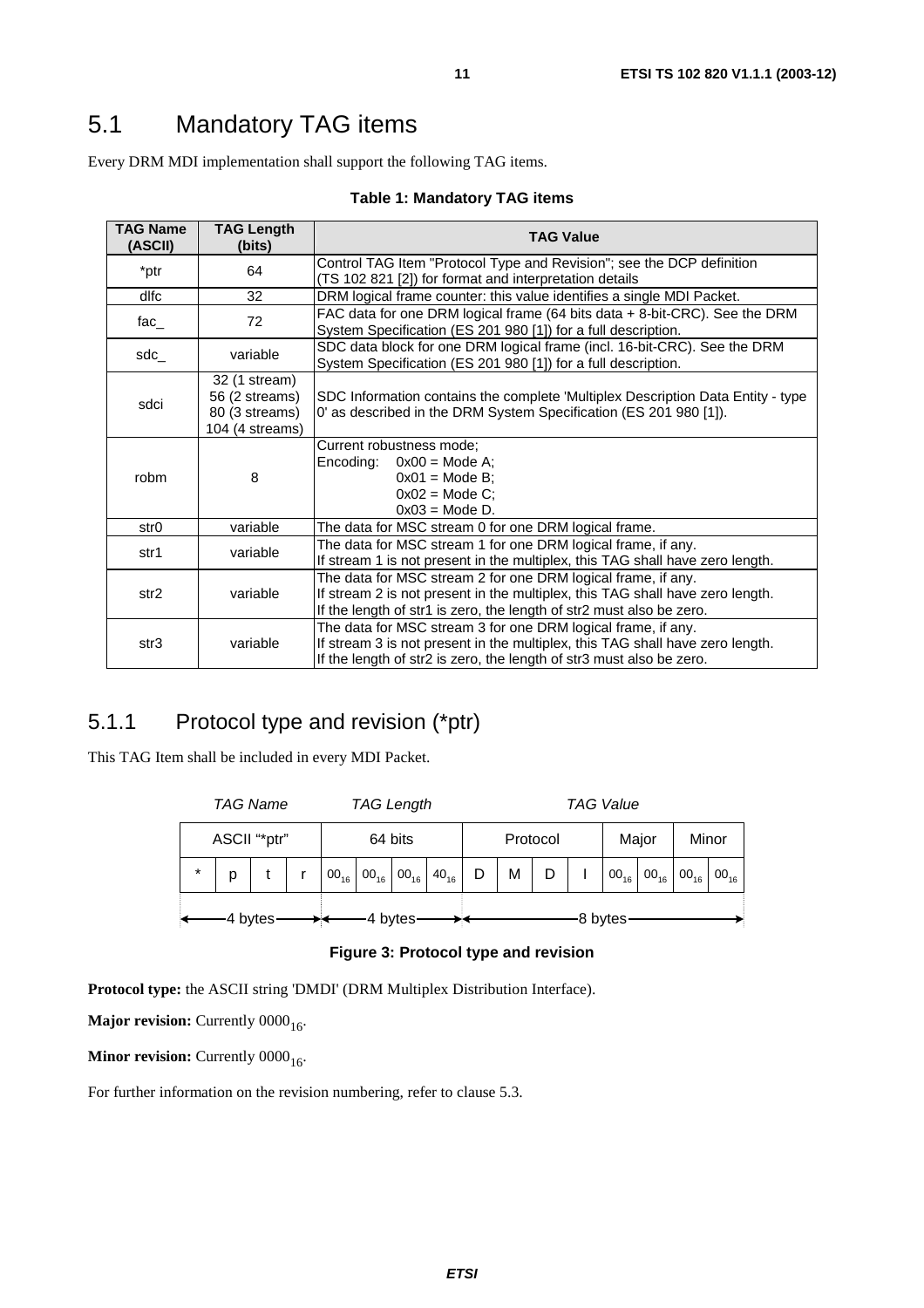This TAG Item shall be included in every MDI Packet.

|              | TAG Name |         |              |  | <b>TAG Length</b>                                            |  |                    | <b>TAG Value</b>                               |
|--------------|----------|---------|--------------|--|--------------------------------------------------------------|--|--------------------|------------------------------------------------|
| ASCII "dlfc" |          |         | 32 bits      |  |                                                              |  | Logical framecount |                                                |
|              |          |         | $\mathbf{C}$ |  | $00_{16}$ 00 <sub>16</sub> 00 <sub>16</sub> 20 <sub>16</sub> |  |                    | 00000000 <sub>16</sub> FFFFFFFFF <sub>16</sub> |
|              |          | 4 bytes |              |  | -4 bvtes                                                     |  |                    | 4 bytes                                        |

#### **Figure 4: DRM logical frame count**

**Logical frame count:** the value shall be incremented by one by the device generating the MDI Packets for each MDI Packet sent. In the event that the maximum value is reached, the counter shall reset to zero  $\ldots$ , FFFFFFE<sub>16</sub>,

FFFFFFF<sub>16</sub>, 00000000<sub>16</sub>, 00000001<sub>16</sub>, .... The receiver shall not expect or require the first packet received to have a specific value of logical frame count. This value shall be used by the receiver of the MDI Packet to ensure that packets which arrive out-of-order are re-ordered correctly. The logical frame count may also be used to detect lost MDI Packets and, if a suitable link exists, request retransmission of the lost packet.

### 5.1.3 Fast access channel (fac\_)

This TAG Item shall be included in every MDI Packet.



#### **Figure 5: Fast access channel**

**Channel parameters:** as described in ES 201 980 [1] clause 6.3.3.

**Service parameters:** as described in ES 201 980 [1] clause 6.3.4. The data carried in the Service Parameters shall be repeated according to the FAC repetition rules described in ES 201 980 [1] clause 6.3.6.

**CRC:** as described in ES 201 980 [1] clause 6.3.5.

### 5.1.4 Service description channel (sdc\_)

This TAG Item shall only be included in the MDI Packet containing the data for the first logical frame in each transmission super-frame. This TAG Item shall not be included in any other MDI Packets.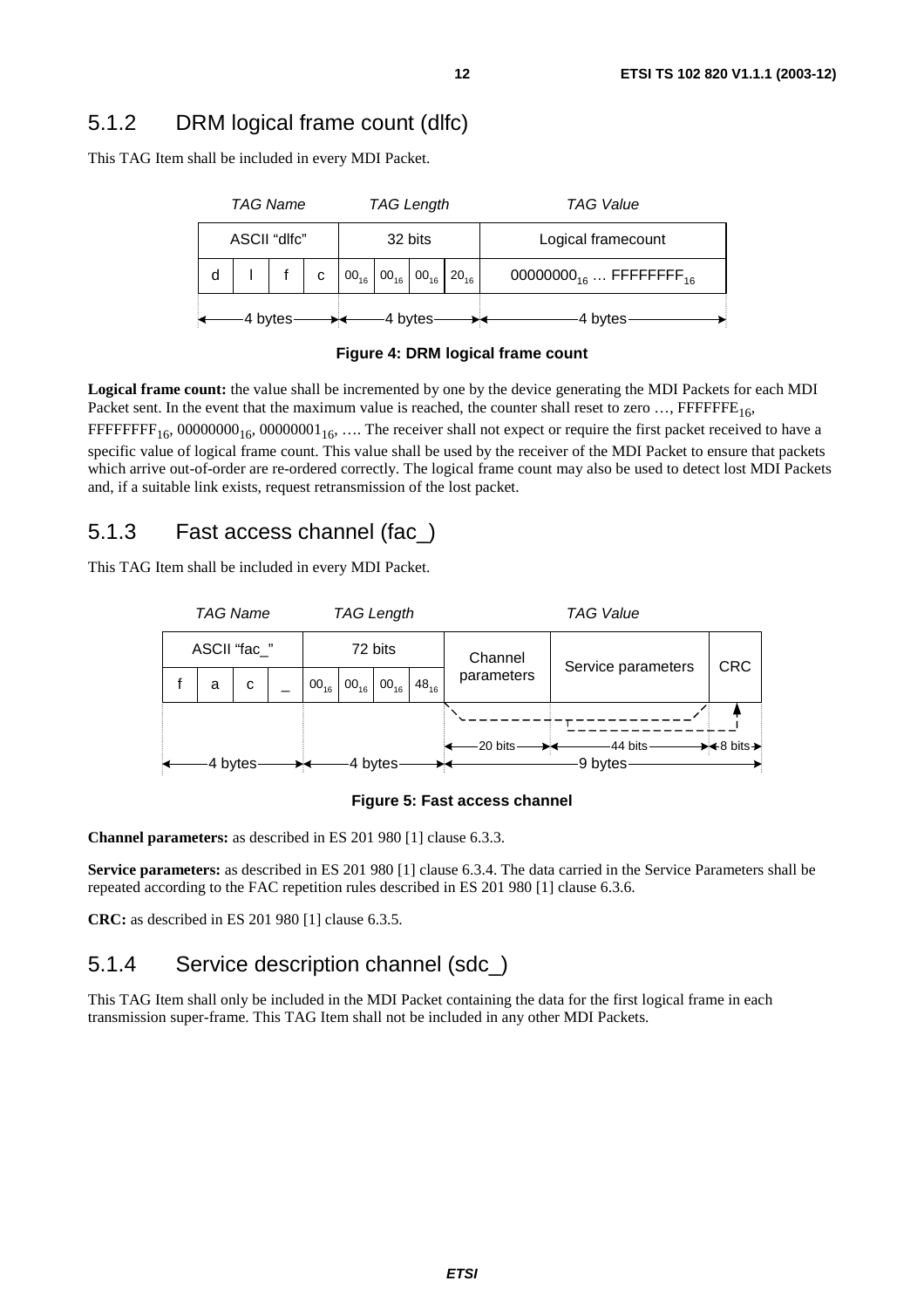

**Figure 6: Service description channel** 

**Rfu:** these four bits are reserved for future use and shall have the value zero.

**AFS index:** as described in ES 201 980 [1] clause 6.4.2.

**SDC data:** as described in in ES 201 980 [1] clause 6.4.3.

**CRC:** as described in ES 201 980 [1] clause 6.4.2.

The value of "n"depends upon the robustness mode, SDC mode and spectrum occupancy of the DRM ensemble as described in ES 201 980 [1] clause 6.4.2 table 61 which lists values in the range 13 to 207.

### 5.1.5 Service description channel information (sdci)

This TAG Item shall be included in every MDI Packet.



**Figure 7: Service description channel information** 

**Rfu:** these four bits are reserved for future use and shall have the value zero.

**PLA and PLB:** the protection level as described in ES 201 980 [1] clause 7.5.1.

**Stream Description n:** the stream description for an individual MSC stream - see ES 201 980 [1] clause 6.4.3.1. Up to four stream descriptions may be included, the corresponding stream data being carried in the MDI str0, str1, str2 and str3 TAG Items respectively.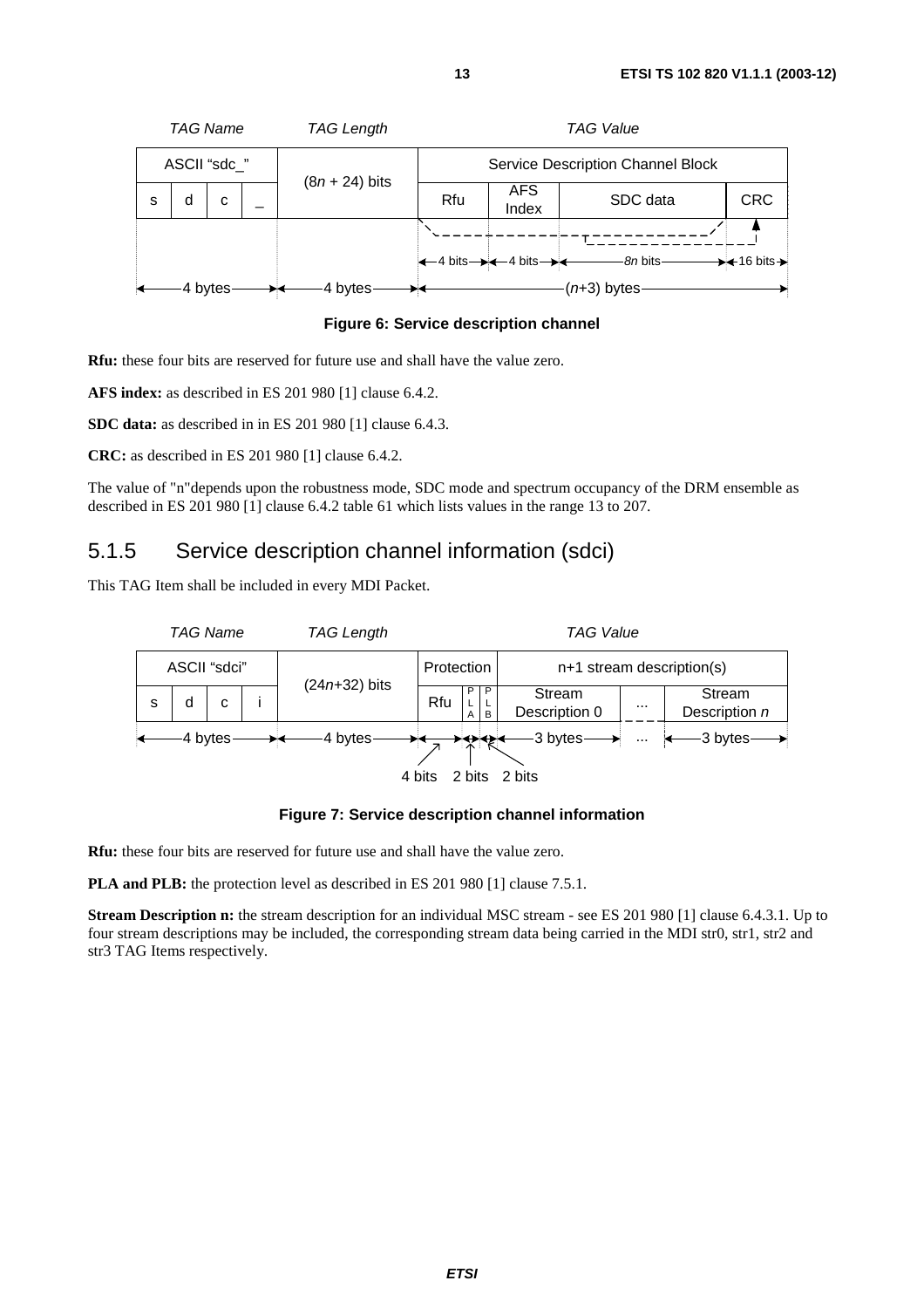### 5.1.6 Robustness mode (robm)

This TAG Item shall be included in every MDI Packet.



**Figure 8: Robustness mode** 

**Robustness mode:** the robustness mode to be used encoded as shown in table 2. All other values are reserved for future use.

| Value     | <b>Robustness</b> |
|-----------|-------------------|
| $00_{16}$ | Mode A            |
| $01_{16}$ | Mode B            |
| $02_{16}$ | Mode C            |
| $03_{16}$ | Mode D            |

#### **Table 2: Robustness mode encoding**

### 5.1.7 Stream <n> (str0, str1, str2 and str3)

The str0, str1, str2 and str3 TAG Items shall contain the data for the the corresponding DRM stream. If the TAG Length is zero, the TAG Item may be omitted from the MDI Packet.



#### **Figure 9: Stream data**

**Data:** the content of one of the streams present in the DRM multiplex.

### 5.2 Optional TAG items

Every DRM MDI implementation may choose to support the following optional TAG Items. Where one or more of the optional TAG Items are supported, they shall behave as described below. When not supported by an implementation, the presence of these TAG Items shall be ignored.

| <b>Table 3: Optional TAG Items</b> |  |
|------------------------------------|--|
|------------------------------------|--|

| <b>TAG Name</b><br>(ASCII) | <b>TAG Length</b><br>(bits) | <b>TAG Value</b>                                                                                      |
|----------------------------|-----------------------------|-------------------------------------------------------------------------------------------------------|
| info                       | variable                    | IFree-form textual information.                                                                       |
| tist                       | 64                          | This TAG Item specifies the point in time at which the DRM transmission frame<br>should be broadcast. |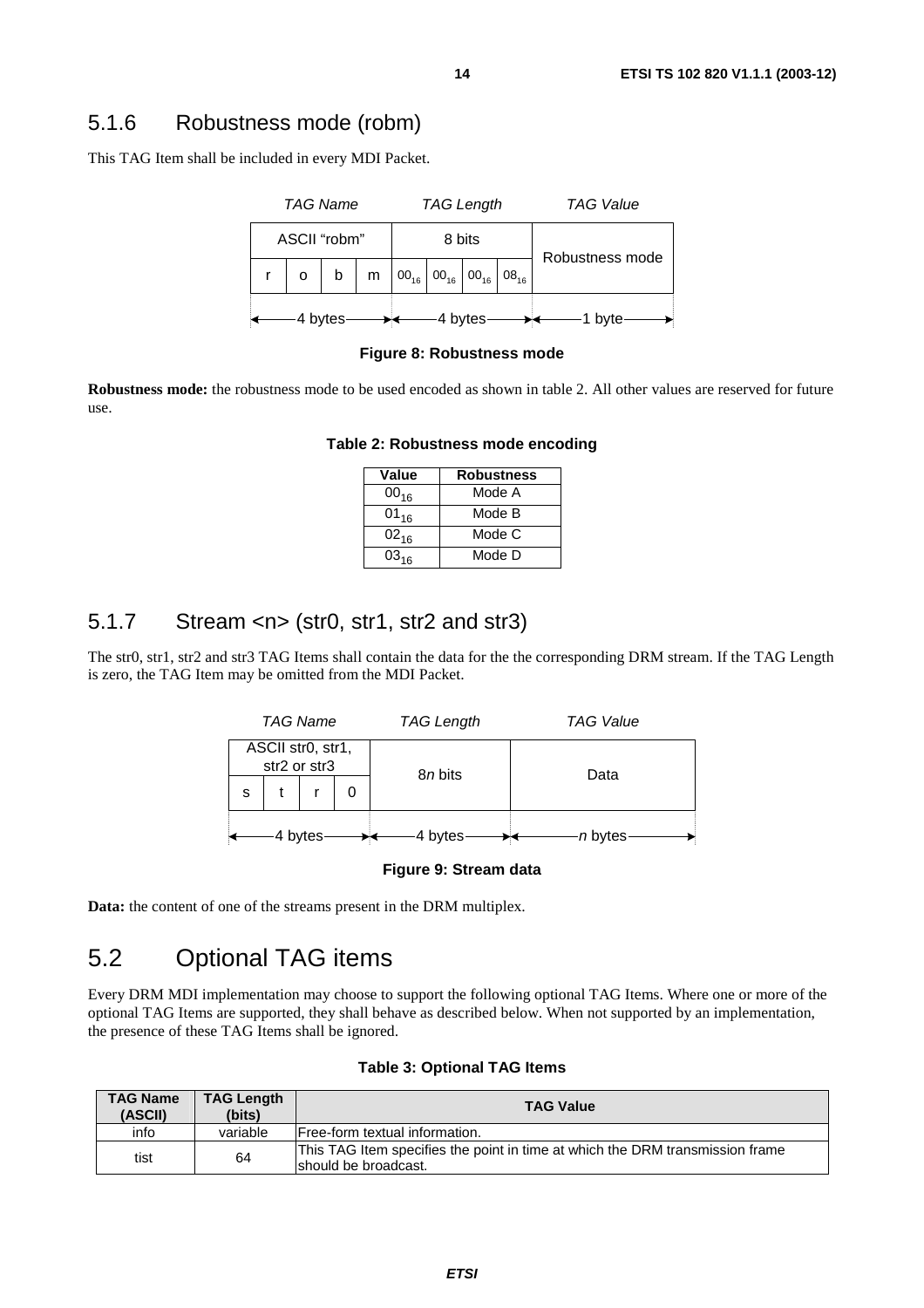### 5.2.1 Information (info)

This TAG Item may be included in any MDI Packet.





**UTF-8 Text:** an arbitrary number of bytes encoding a text string using UTF-8 (ISO/IEC 10646 [3]). No fixed purpose is defined for this string, however it is envisaged that the value may be displayed by a DRM Modulator. This could be used for any purpose, for example to identify the DRM Multiplex or the DRM Multiplexer providing the MDI Packets being processed or to provide warnings, additional information, statistics, etc.

### 5.2.2 Timestamp (tist)

This TAG Item shall be included in every MDI Packet intended to be broadcast using an SFN or SMFN. It may be included in any other MDI Packet if desired.





**UTCO:** the offset (in seconds) between UTC and the Seconds value. The value is expressed as an unsigned 14-bit quantity. As of 2000-01-01 T 00:00:00 UTC, the value shall be zero and shall change as a result of each leap second. The value contained in this field shall have no effect on the time of emission from the modulator.

**Seconds:** the number of SI seconds since 2000-01-01 T 00:00:00 UTC as an unsigned 40-bit quantity.

**Milliseconds:** the number of milliseconds  $(1/1000$ <sup>th</sup> of an SI second) since the time expressed in the Seconds field. The value is expressed as an unsigned 10-bit quantity. The values 1 000…1 023 inclusive are reserved for future use.

**DRM Timestamp:** taken together, the Seconds and Milliseconds values produce the DRM Timestamp value that defines the time at which 50 % of the energy of the first time sample from the IFFT of the first symbol of the DRM transmission frame shall have been radiated on air. Each subsequent MDI packet (as defined by the "dlfc" value, see clause 5.1.2) shall have a timestamp value which increases by 400ms. The chosen bit-widths allow DRM Timestamp to represent uniquely any date/time from 2 000 AD until approximately 34 800 AD with a resolution of one millisecond. Conversion between DRM Timestamp and other standard time references is outlined in annex B.

NOTE: The binary value of the combined DRM Timestamp field does not increase uniformly due to the modulo-1 000 milliseconds count.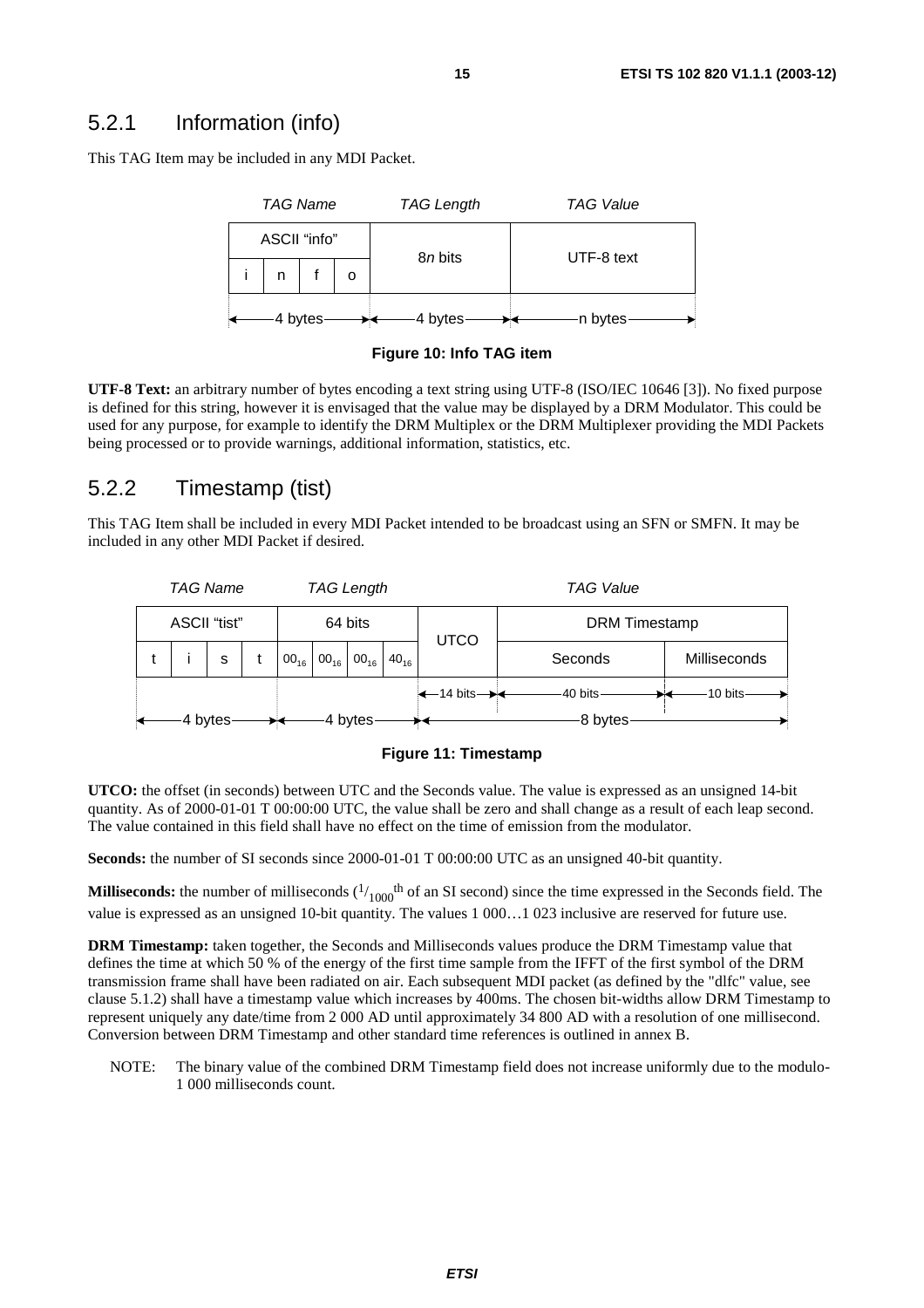It is the function of the DRM Multiplexer to allow sufficient time when encoding this value to enable the longest transmission path to deliver the data before it is required by the DRM Modulator. All modulators supporting this TAG Item shall provide at least ten seconds of buffering of MDI Packets.

### 5.3 Revision history

Table 4 contains the history of the TAG Item changes of the MDI Protocol for each new revision.

#### **Table 4: Revision history**

| <b>Maior</b><br>revision | <b>Minor</b><br>revision | Date        | Changes from previous to new revision |  |  |
|--------------------------|--------------------------|-------------|---------------------------------------|--|--|
| $0000_{16}$              | 0000 $_{16}$             | 12003-02-04 | Initial revision                      |  |  |

Changes to the protocol which will allow existing decoders to still function will be represented by an increment of the minor version number only. Any new features added by the change will obviously not need to be supported by older modulators. Existing TAG Items will not be altered except for the definition of bits previously declared *Rfu*. New TAG Items may be added.

Changes to the protocol which will render previous implementations unable to correctly process the new format will be represented by an increment of the major version number. Older implementations should not attempt to decode such MDI packets. Changes may include modification to or removal of existing TAG Item definitions.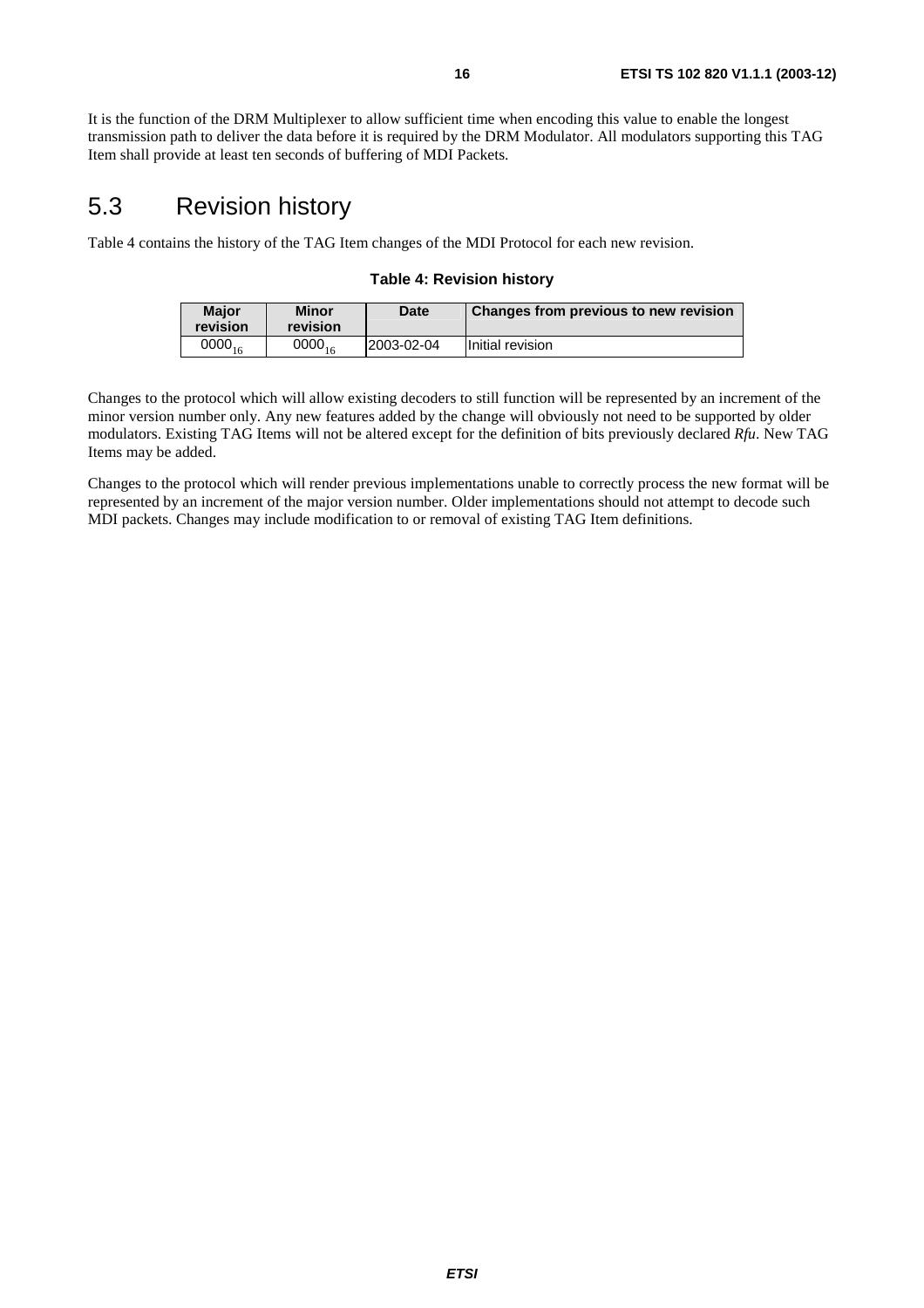# Annex A (informative): Typical DRM networks

The following list describes some of the possible options for building SFN/SMFN/MFN networks. The intention is to clarify the use of the 'tist' TAG which is only mandatory for SFN or SMFN networks.

#### • **Single Frequency Networks (SFN):**

- All DRM transmitters broadcast an identical DRM signal such that they appear at the receiving antenna nominally at the same time and on the same frequency. Such signals received simultaneously by a DRM compliant receiver may increase the reception quality. The DRM timestamp TAG Item tist (together with any locally configured timing offset) is used to ensure that the transmitters are accurately synchronized. The typical timing accuracy required is around 0,5 % of the guard interval for the transmission mode in use, approximately  $\pm 13.3$  µs in mode A,  $\pm 26.65$  µs in modes B and C,  $\pm 36.65$  µs in mode D.

#### • **Synchronized Multi-Frequency Networks (SMFN):**

All DRM transmitters broadcast identical DRM signals such that they appear at the receiving antenna nominally at the same time but on different frequencies. This allows the receiver to exploit the Alternative Frequency Switching (AFS) feature of DRM to seamlessly switch to an alternative frequency. The DRM timestamp TAG Item tist (together with any locally configured timing offset) is used to ensure that the transmitters are accurately synchronized. The typical timing accuracy required is around 1 % of the SDC duration, approximately 533,2  $\mu$ s in modes A and B,  $\pm 600,0 \mu$ s in mode C and  $\pm$ 499,8 µs in mode D.

#### • **Non-synchronized Multi-Frequency Networks (MFN):**

All DRM transmitters broadcast similar or identical DRM signals such that they appear at the receiving antenna at slightly different times and on different frequencies. This does not allow the use of the Alternative Frequency Switching (AFS) feature but still allows a non-seamless switch to an alternative frequency. The DRM timestamp TAG Item tist (together with any locally configured timing offset) may be used if desired to achieve synchronization between the transmitters.

#### • **Single transmitter:**

The DRM transmitter is the only one broadcasting the DRM Multiplex. AFS support is not appropriate as there is only one transmitter, however it is possible to non-seamlessly switch to an alternative frequency carrying one or more of the services in the current multiplex.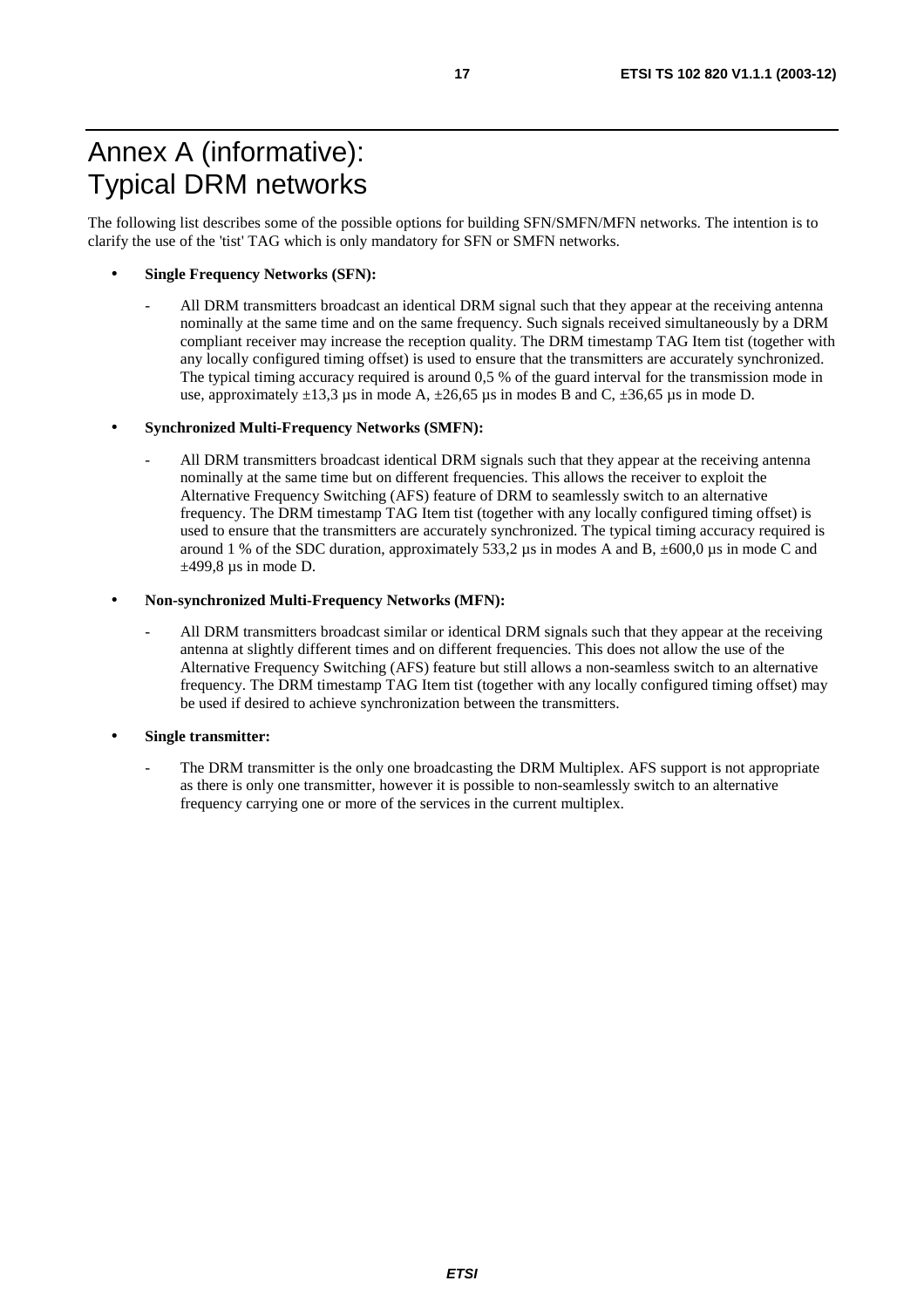# Annex B (informative): DRM Timestamps

# B.1 Relationships

The relationships between UTC, TAI, GPS Time and DRM Timestamp (as defined in clause 5.2.2) are, as at the time of writing (June 2003), as follows:

- $GPS = TAI 19$  s (constant).
- $UTC = TAI 32$  s (variable due to leap seconds).
- UTC = GPS 13 s (variable due to leap seconds).
- UTC = DRM UTCO (constant due to varying value of UTCO).
- DRM = TAI 32 s (constant).
- DRM = GPS 13 s (constant).
- $DRM = UTC + UTCO$  (constant due to varying value of UTCO).

# B.2 Rationale

Several other standard time/date encodings are in common use, including MJD, UTC, GPS and TAI. It was agreed that none of these adequately addressed the needs of a DRM system and that it was desireable to define a time format specifically for the DRM Timestamp. The following reasons were given for rejecting other common timebases:

- MJD is subject to leap seconds making the fractional portion very hard to represent in a fixed-point format.
- UTC is subject to leap seconds making the number of seconds in a day variable (86 399 / 86 400 / 86 401).
- GPS Time is subject to 'week number wrapping' approximately every 19,7 years.
- UTC, TAI, MJD and GPS Time all have epochs (start dates) partway through the 400-year leap-year cycle.

The DRM Timestamp is not subject to leap seconds but contains sufficient extra information (in the UTCO field) to trivially convert the value to UTC which does include leap-seconds. Conversion to GPS Time and/or TAI is also trivial, simply involving the subtraction of a constant value. The epoch for DRM Time is synchronized with the start of a 400-year leap-year cycle, making leap-year calculations simpler and less error prone.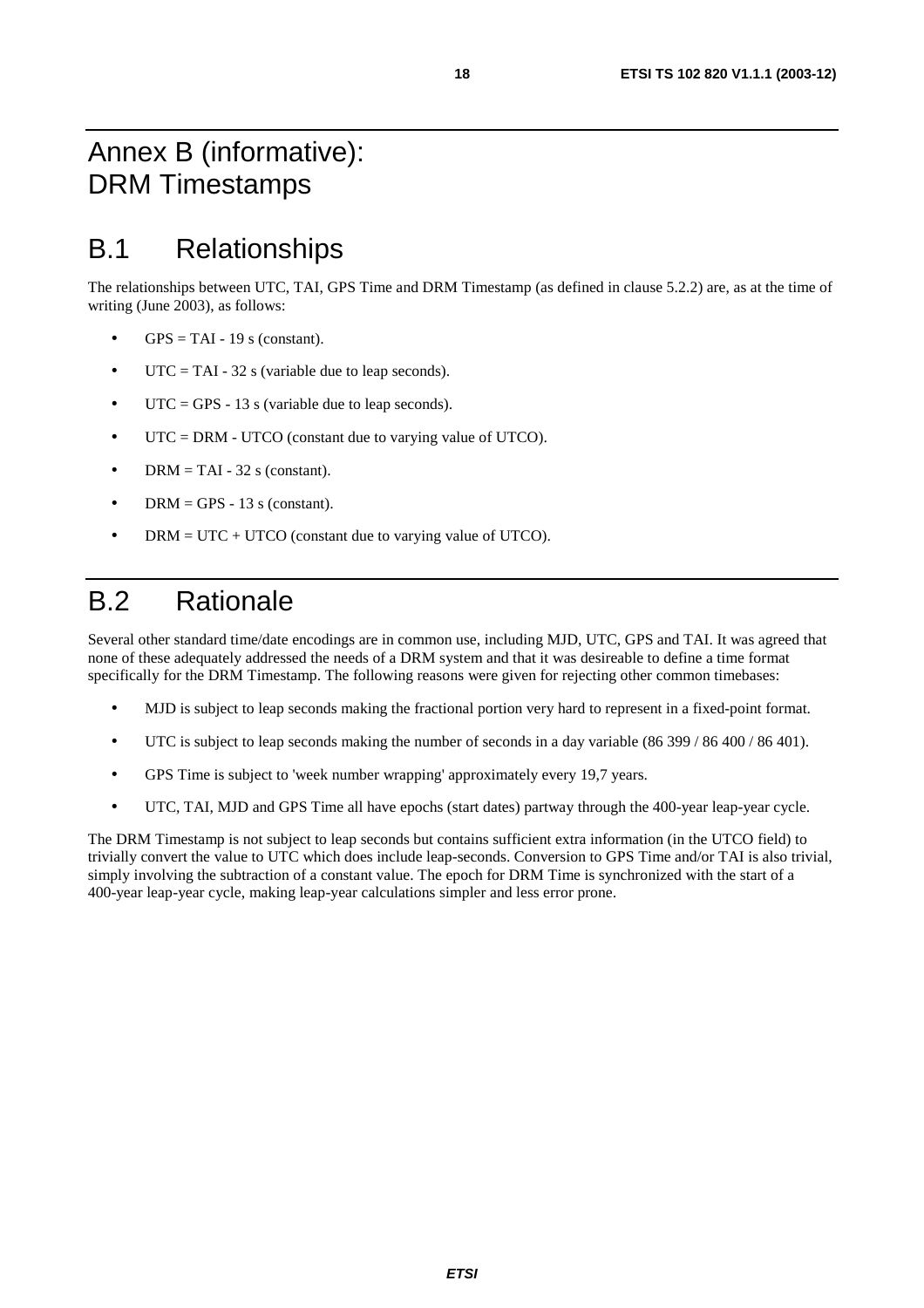# Annex C (normative): Physical presentation

The DCP (TS 102 821 [2]) allows almost any physical interface to be used.

All MDI applications shall provide a UDP/IP interface using twisted-pair Ethernet (10Base-T or better). The parameters for the IP stack shall be manually configurable. Automatic configuration using DHCP, BOOTP or similar may also be provided.

Optionally RS232 and ASI interfaces may be provided.

Further optional interfaces may also be included in later revisions.